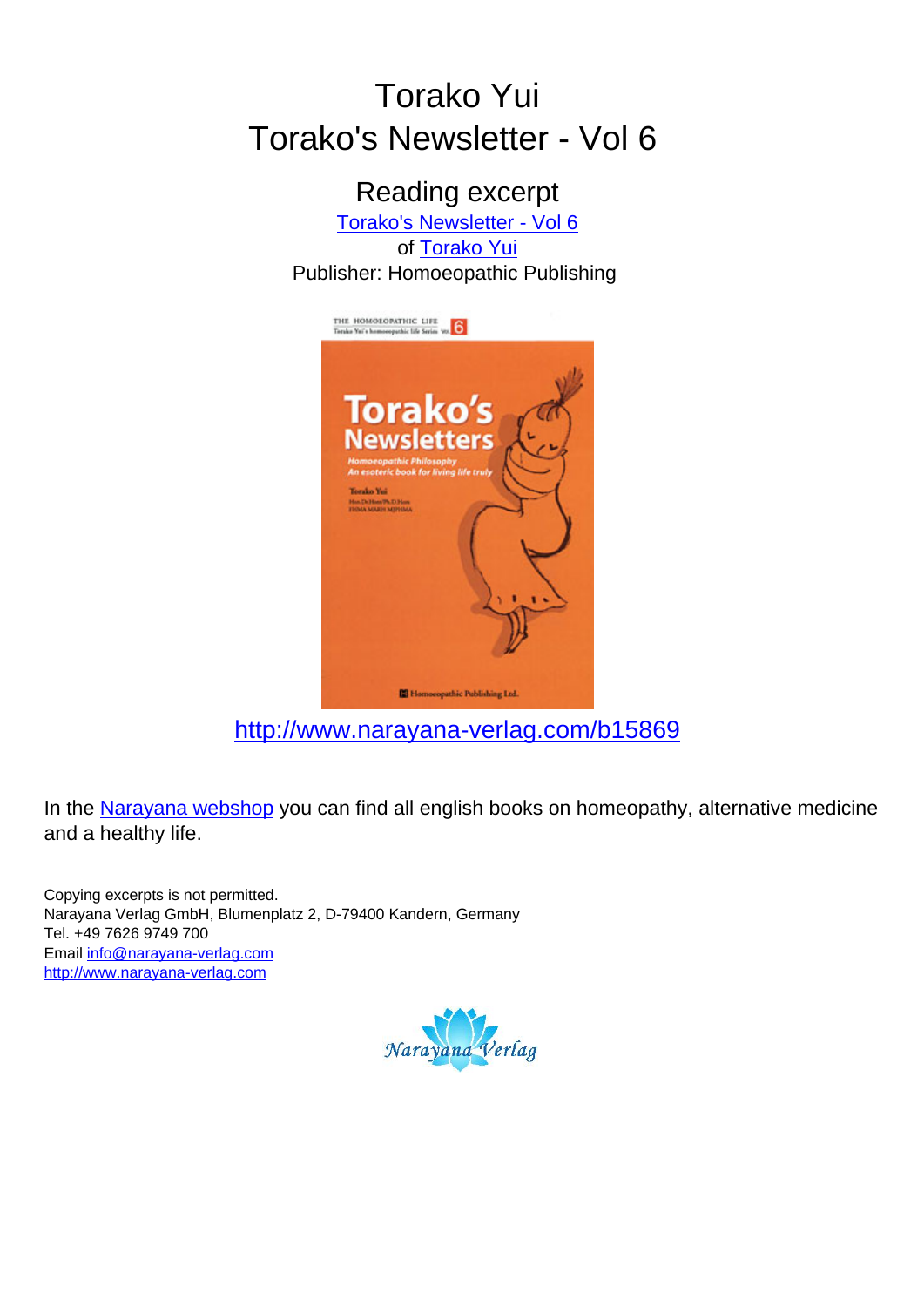## **No. 1 — Spring in 1998**

Greetings on the issuance of the Homoeopathic associate bulletin "Oasis"

The Homoeopathic associate bulletin, which I started writing with the intention of providing those who are currently taking homoeopathic consultations with a deeper understanding about homoeopathy, is now available. When you actually undergo the homoeopathic treatment, you would realize that - During the treatment of homoeopathy, there is a hard period called the "discharge of poison". I wish this bulletin to be an encouragement to help you overcome this painful time. I named this bulletin "Oasis", bearing in mind that all life forms are enlivened by water, and also that the sump water (= Oasis) is available for everyone, and with a hope that homoeopathy may serve as water for your heart and for your body.

According to the Guardian, the English newspaper (October 22, 1997), Prince Charles is urging an increase in the insurance coverage for alternative treatments. Prince Charles, influenced by his great uncle, Edward VI, has been showing a great understanding for homoeopathy. Edward VI is a man who married an American divorcee, Mrs Simpson, and left England with the famous words "I would abdicate the throne if I could not marry this lady." Among members of

No. l - Spring in 1998 *13*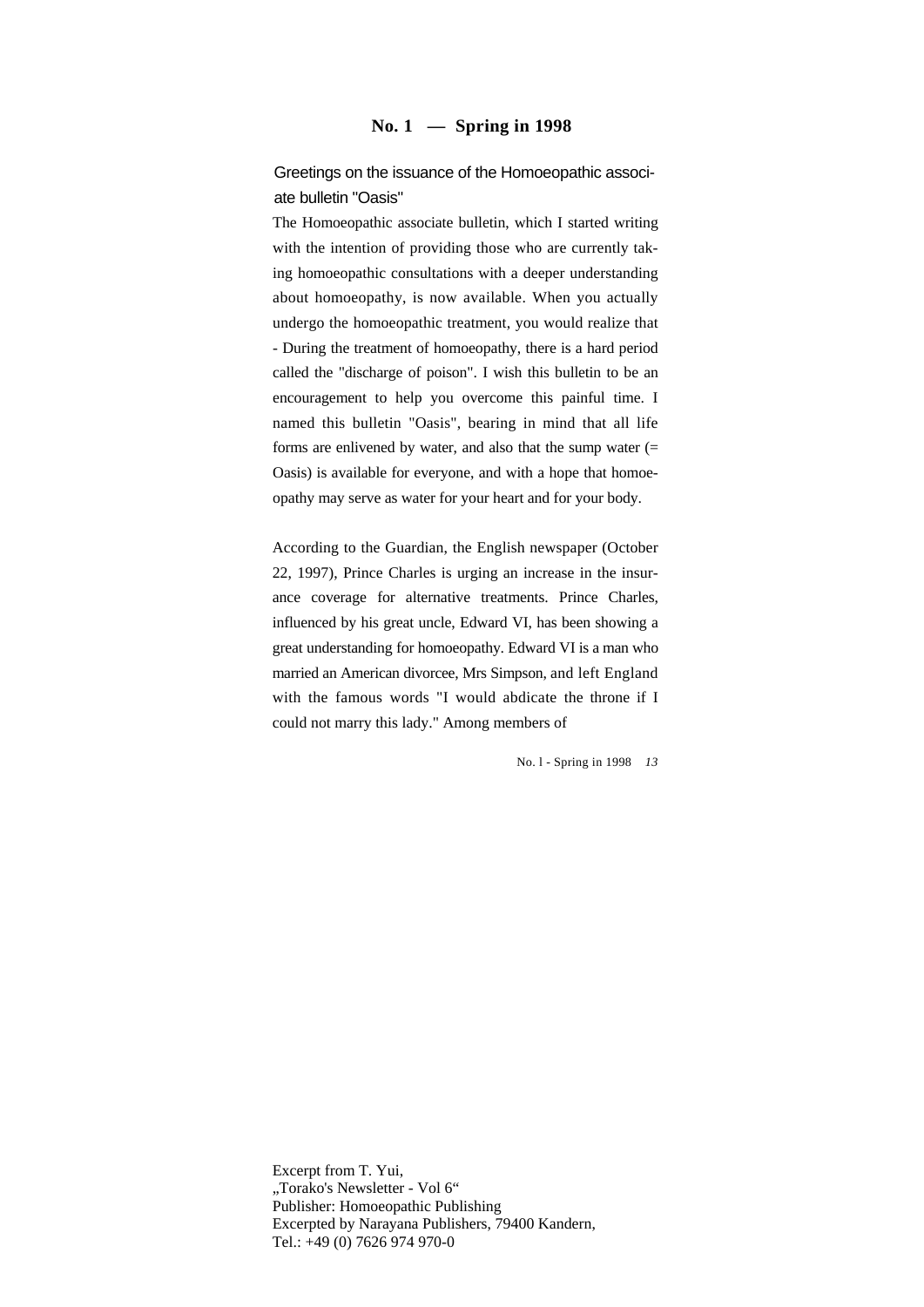the British royal family, I have never seen anyone so humane as him. He was a person who loved nature and harmony. By the way, the primary physician to the Queen Elizabeth I, the mother of Prince Charles, is also a homoeopath. Prince Charles uses homoeopathy and osteopathy for almost all sickness, and places the utmost priority on the curative power of nature.

The sales of homoeopathy and its related materials has in last year (1997) soared three times that of the previous year. England has a homoeopathic hospital run by the government (former royal hospital), and the patients with chronic diseases to whom the modern medical treatment has not shown any curative effects are often switched over to the homoeopathic treatment. They employ both the modern medicine and homoeopathy in a cleverly blended way so that they can be mutually beneficial.

*14*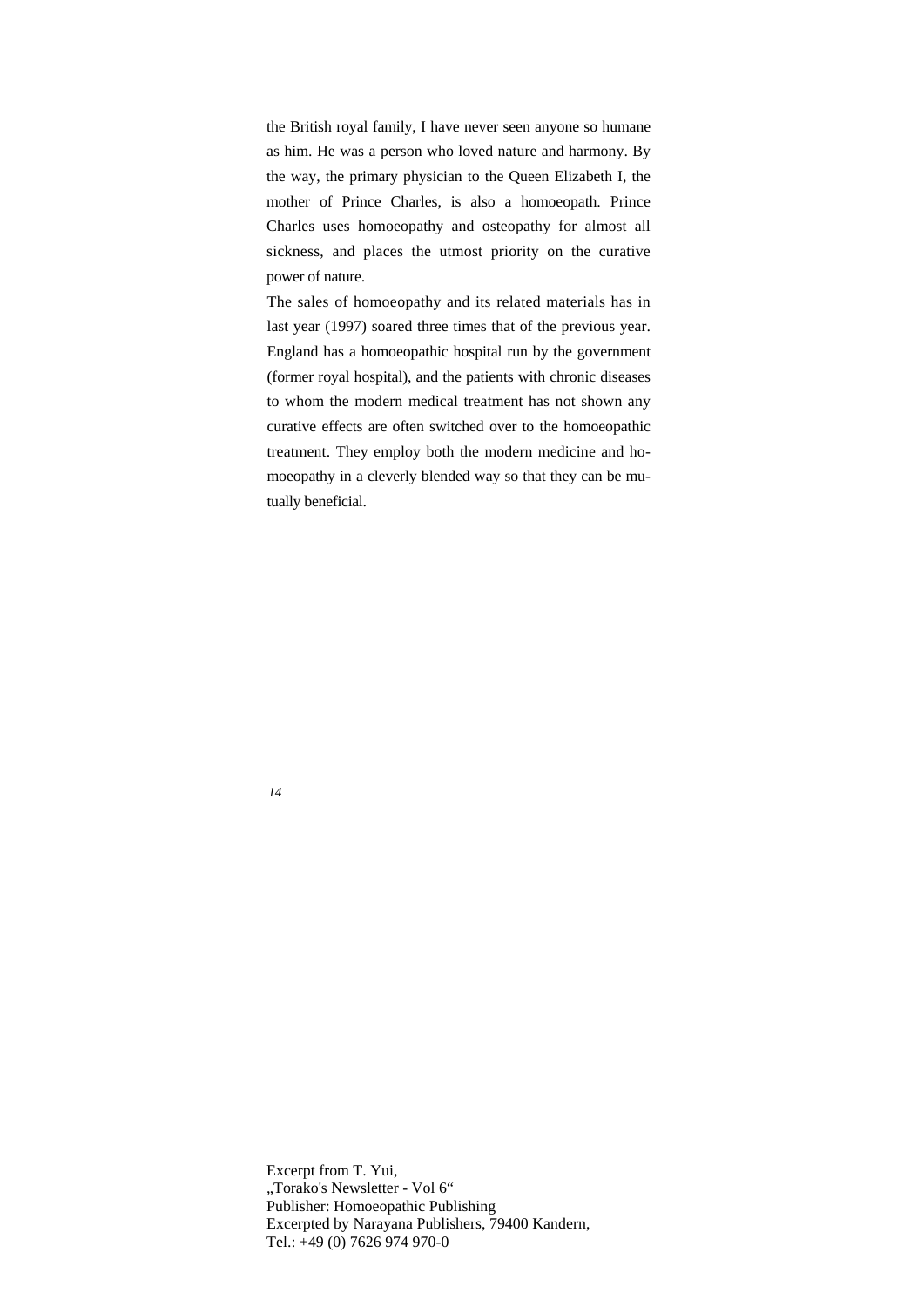## **No. 6 — Summer in 1999**

Today let me tell you the secret of how to become healthy. A free mind is very important. We tend to think that there are many hardships and obstacles to overcome in our lives, but the truth is, it is only in our mind that we believe these are hardships or obstacles, and when we accept them with an unprejudiced mind and go with the flow, then we will become more easily overcoming them than we anticipated. Therefore, even more when you feel as though you have been driven into a corner, please do not try-and find the answer in haste but instead take your time.

Many say that once they start receiving homoeopathic treatment, they tend to worry much less about everyday things. Why do you think this is? This is because pain and hatred are not essential to the human being, and therefore, by taking the remedies, they are eradicated. Worries and fear are the main causes of a weakened vital force, and yet it is the characteristic of modern people to worry or to feel fear about things which as yet have not happened. Such a broad-minded approach is needed for people, so that when faced with a distasteful thing or problem they do not struggle with it in haste. "Going with the flow" is to have faith in God.

It is nothing to do with religion, but is a matter of whether or not you have faith. Rather than relying on God for the fulfil-

No. 6 - Summer in 1999 *15*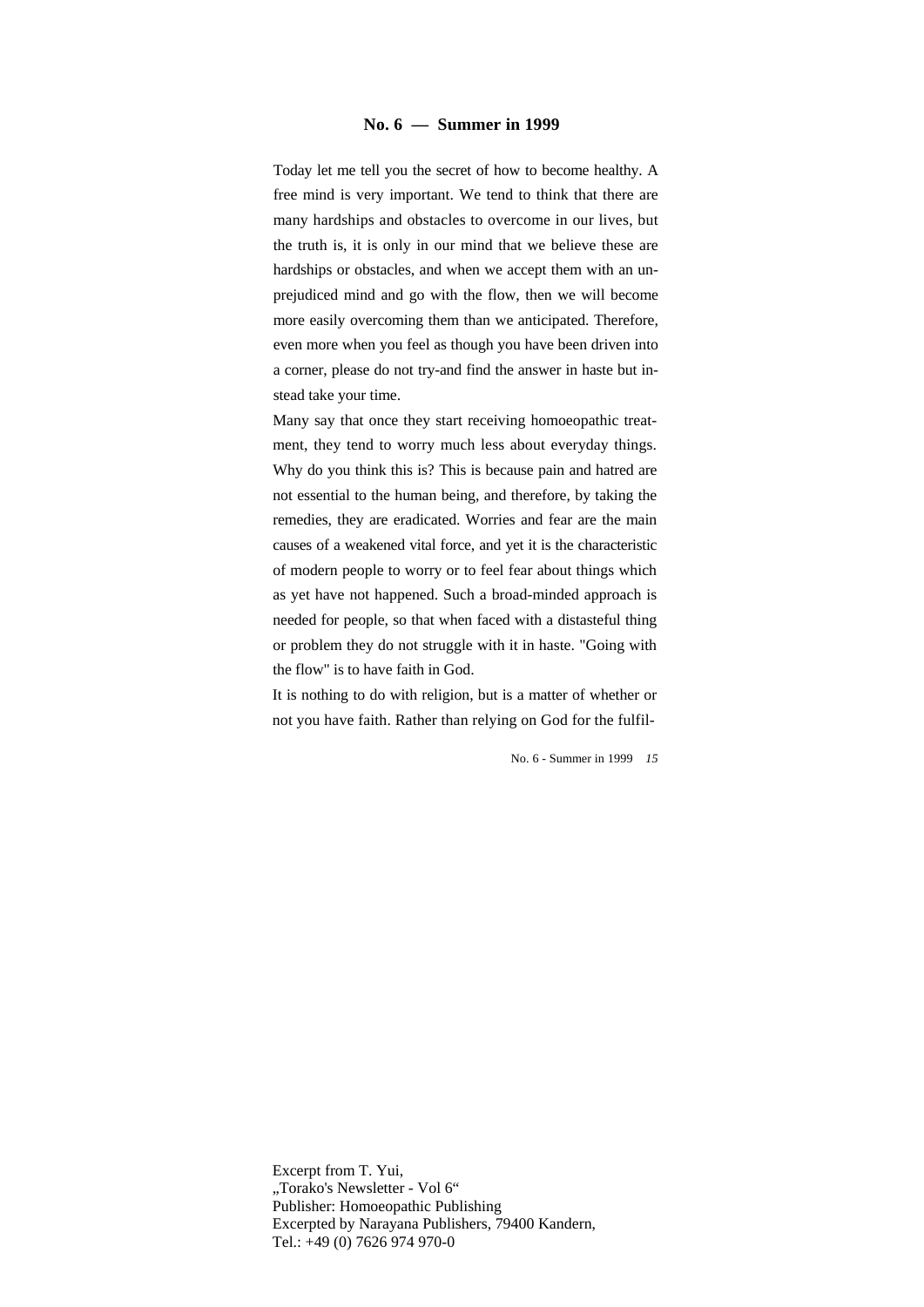ment of your desire, you should believe that there is a great flow and this great flow is guiding you towards the great nature, and by loosening all your attachments, you should entrust all things into that flow. You need to have solid courage and preparation to receive whatever happens. Regardless of the nature of the situation, all situations are neutral. It is the people that give a meaning to it and regard it as a problem or hardship. Whatever the situation, we shouldn't run away from it but have to face it square on, and to find the self that is creating the problem.

Hatred produces a lot of purulent matter and ulceration, whilst love produces vital body fluids and unclouded blood and thus makes the blood flow smoothly. The remedy called Nit-ac. (nitric acid) has in itself a constant hatred towards people, and is incapable of forgiving them. Those people who are full of hate will eventually produce an ulceration and cancer, which is the characteristic of Nit-ac. The one who hates someone and the one who is hated by someone will both be deeply hurt. Other remedies for hatred are Lachesis (Bushmaster), Natmur. (Halite), Nux-vomica (Strychnine Tree) and Ledum (Wild Rosemary) etc. which are included in the basic kit. Please give them a try.

Do you know what the remedies are doing to you? They are teaching you about a broad and free mind, about a state of mind whereat your attachment is demolished and you can live without anxiety or fear, about a mind which enables you to

*16*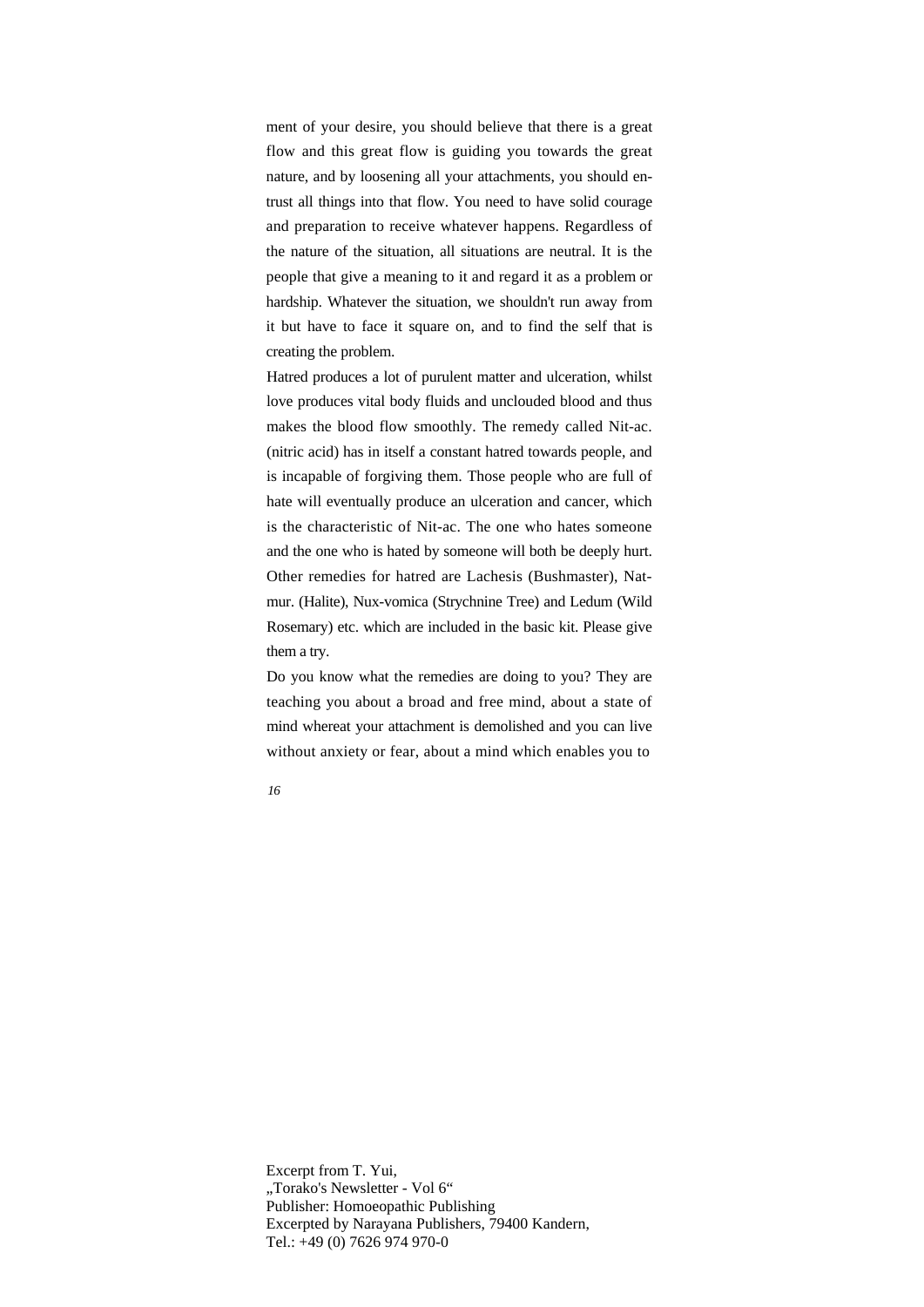associate with others with love and without hatred, and about a mind that shows appreciation. When your mind becomes no longer holding onto these trifling things, and as your compassion towards other people and things begin shining forth from within, you will also be able to treat yourself kindly, and your disease will be spontaneously cured.

I believe that the flow of nature in itself is the will of God, and that the homoeopathic treatment is a divine treatment as it will take our lives back into the flow of nature. There are no other natural remedies such as homoeopathy that leads the disease to a cure without accruing any side-effects, and that is capable of producing a huge amount of remedies from such a small amount of material. I have come to know many of you through homoeopathy, and wish that you will also meet many different people through homoeopathy.

No. 6 - Summer in 1999 *17*